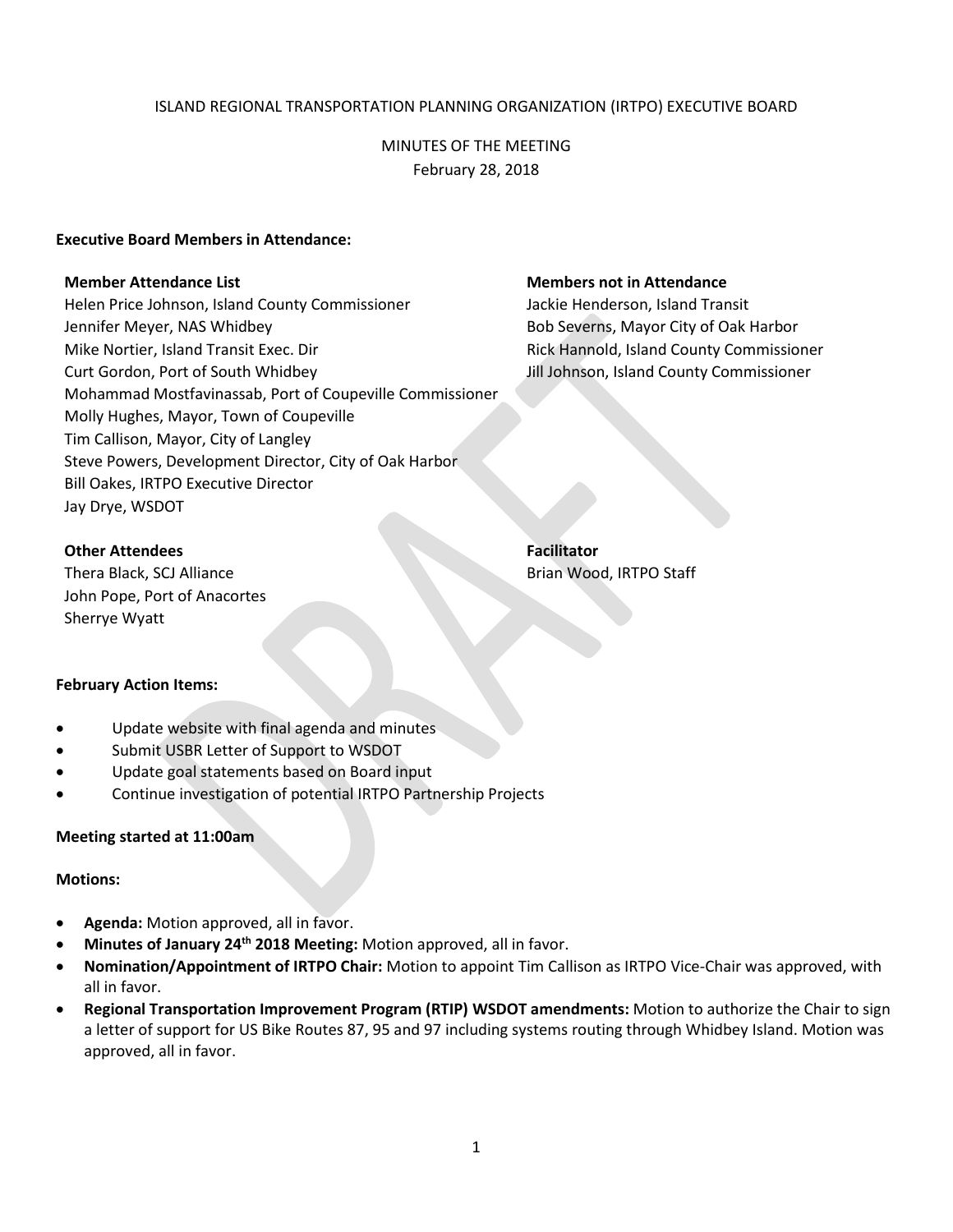# **United States Bicycle Route System**

- Anacortes Port Commissioner, John Pope, made a presentation on the United States Bicycle Route System and addressed board member concerns from last September 2017 regarding potential future required improvements and liability.
- John indicated that USBR designation does not add liability beyond what is already present on any roadway.
- The IRTPO Executive Director wanted it understood that, although popular route choices, two sections of the proposed route (Madrona Way and Penn Cove Road) did not have full shoulders and were limited with regard to potential future improvements to better accommodate cyclists, and wanted assurance that no future improvement would be tied to designation.
	- $\circ$  John Pope noted that many roads on USBR routes are impossible to widen, but that they may be selected for other reasons such as scenic value and comparative traffic volumes. John reiterated that USBR designation did not impose improvement requirements. Essentially, designation was intended to indicate a better route choice for those already choosing to cycle in a given area (understanding that all routes are available to cyclists anyway). In addition, if a portion of a route were to be deemed unsuitable in the future, the designation provides flexibility to specify new routing. Routes can be changed within nine months.
- The Board wanted to know if there was potential to bring the USBR further south on Whidbey. John indicated that the potential still exists for that concept.

## **Regional Transportation Plan Kickoff and Goals**

- Thera Black gave an overview of the Regional Transportation Plan effort and oriented the Board to the work plan.
- Working with TAC to prepare draft goals.
	- o TAC generally supported included goals concepts.
	- o Discussion included: What is the IRTPO role? Should language be chosen show support or more directly state a goal?
- Board was asked to give direction to the TAC to pursue more directive or more support based goal statements.
	- o Executive Director felt there could be a mix. Funding goals could be active since the IRTPO does actively administer grants.
	- o Island Transit felt that some of the language was too directive. Mike Nortier's impression was that the alternative goal language worked well.
- Commissioner Price Johnson felt that Climate Change should be retained in the goal language. The Board members felt that both Climate Change and natural disasters would be addressed.

# **Regionally Mobility Grant Concept Letter**

- WSDOT is looking for concept letters for its upcoming Regional Mobility Grant offering.
	- $\circ$  IRTPO staff coordinated with our WSDOT partners to look at what potential projects might fit this opportunity. In general these grants target projects that encourage reductions in personal vehicle use.
		- Park and rides are can be a consideration, but WSDOT was concerned that our needs do not match the grant targets well enough to be competitive
		- Overhead boarding was considered, but potential funding is already being considered for 2027, which would be a future RMG grant round.
	- $\circ$  DOT partners felt that targeting connection to the ferry system was important as it is an inter-regional asset.
- The DOT felt that our best opportunity could be sidewalk improvements between the Clinton Park and Ride and the ferry terminal.
- Staffed asked Board members to submit any additional input by the March  $1<sup>st</sup>$  submittal deadline.
- The Board was in agreement that the concept letter should be submitted.